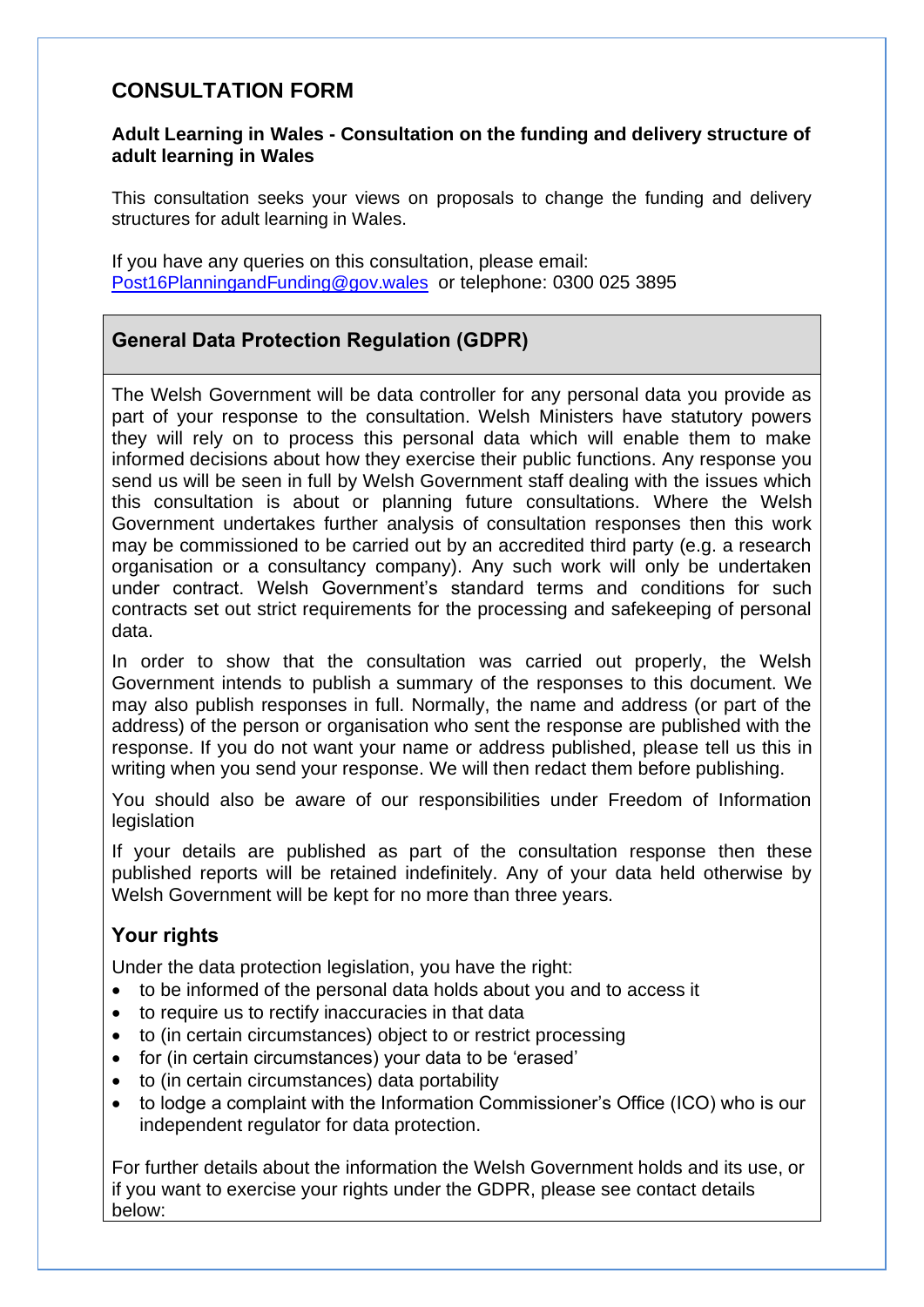| Data Protection Officer:                 | The contact details for the Information |
|------------------------------------------|-----------------------------------------|
| <b>Welsh Government</b>                  | Commissioner's Office are:              |
| <b>Cathays Park</b>                      | <b>Wycliffe House</b>                   |
| <b>CARDIFF</b>                           | <b>Water Lane</b>                       |
| <b>CF10 3NQ</b>                          | Wilmslow                                |
|                                          | Cheshire                                |
| e-mail: Data.ProtectionOfficer@gov.wales | SK9 5AF                                 |
|                                          | Tel: 01625 545 745 or 0303 123 1113     |
|                                          | Website: https://ico.org.uk/            |

| <b>Confidentiality</b> |  |
|------------------------|--|
|------------------------|--|

| Responses to consultations may be made public on the internet or in a report. |
|-------------------------------------------------------------------------------|
| If you do not want your name and address to be shown on any documents we      |
| produce please indicate here $\Box$                                           |

**If you do not want your response to be shown in any document we produce please indicate here**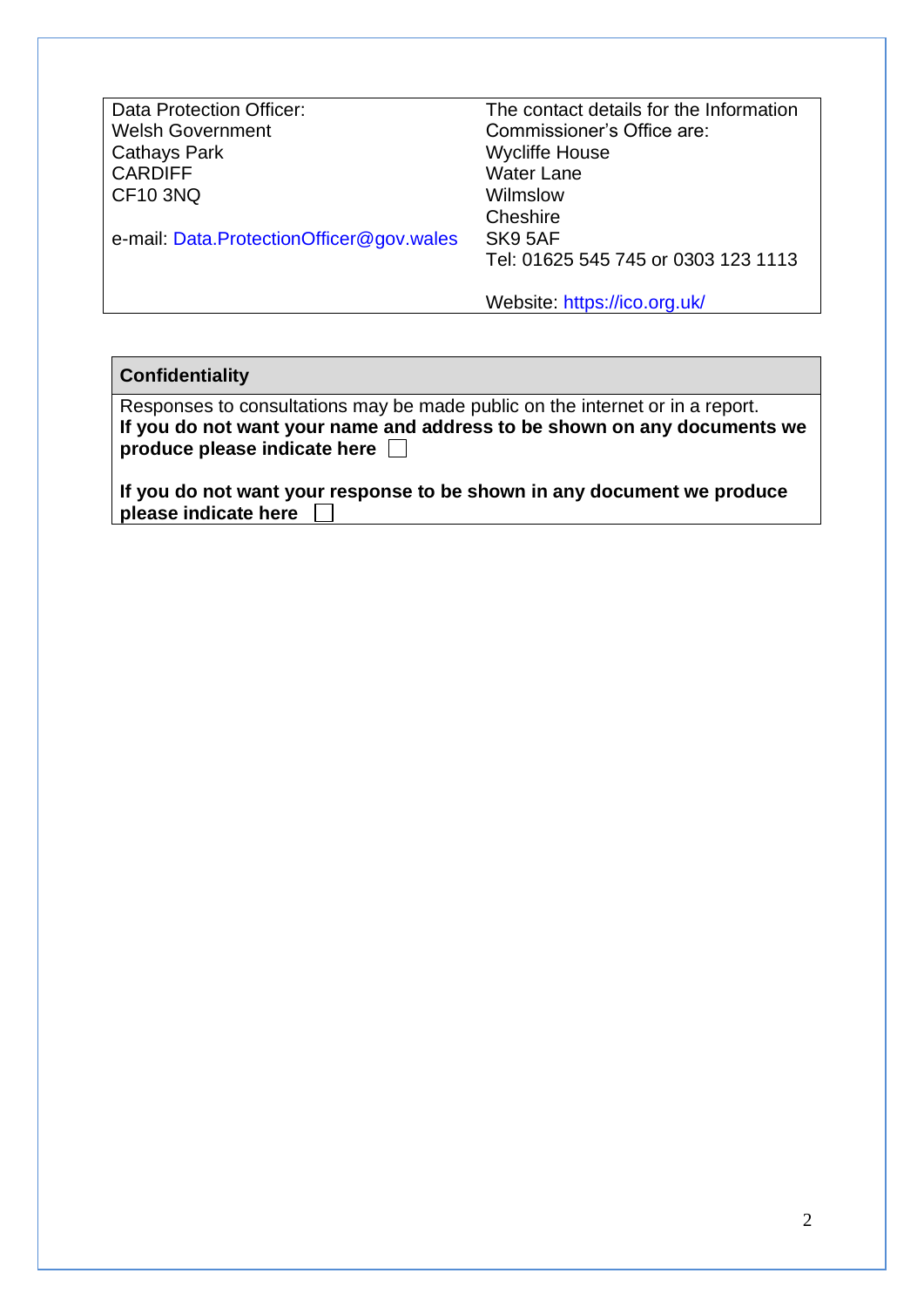## **CONSULTATION FORM**

| Adult Learning in Wales - Consultation on the funding and delivery structure of<br>adult learning in Wales                                                               |                                                                                                                                              |   |  |
|--------------------------------------------------------------------------------------------------------------------------------------------------------------------------|----------------------------------------------------------------------------------------------------------------------------------------------|---|--|
|                                                                                                                                                                          | Date:                                                                                                                                        |   |  |
| <b>Name</b>                                                                                                                                                              | David Hagendyk                                                                                                                               |   |  |
| Organisation                                                                                                                                                             | Learning and Work Institute Cymru                                                                                                            |   |  |
| <b>Address</b>                                                                                                                                                           | 33 Cathedral Road<br>Cardiff<br><b>CF11 9HB</b>                                                                                              |   |  |
| <b>E-mail address</b>                                                                                                                                                    | David.hagendyk@learningandwork.org.uk                                                                                                        |   |  |
| <b>Telephone</b>                                                                                                                                                         | 029 20 370900                                                                                                                                |   |  |
| <b>Type</b><br>(please select                                                                                                                                            | <b>Businesses</b>                                                                                                                            |   |  |
| one from the<br>following)                                                                                                                                               | <b>Local Planning Authority</b>                                                                                                              |   |  |
|                                                                                                                                                                          | Government Agency/Other Public Sector                                                                                                        |   |  |
|                                                                                                                                                                          | <b>Professional Bodies/Interest Groups</b>                                                                                                   |   |  |
|                                                                                                                                                                          | Voluntary sector (community groups, volunteers, self<br>help groups, co-operatives, enterprises, religious, not for<br>profit organisations) | X |  |
|                                                                                                                                                                          | Other (other groups not listed above)                                                                                                        |   |  |
| <b>Questions 12</b><br>and 18 relate to<br>your Local<br>Authority area.<br><b>What Local</b><br><b>Authority</b><br>/Authorities<br>does your<br>response relate<br>to? | We are a national organisation.                                                                                                              |   |  |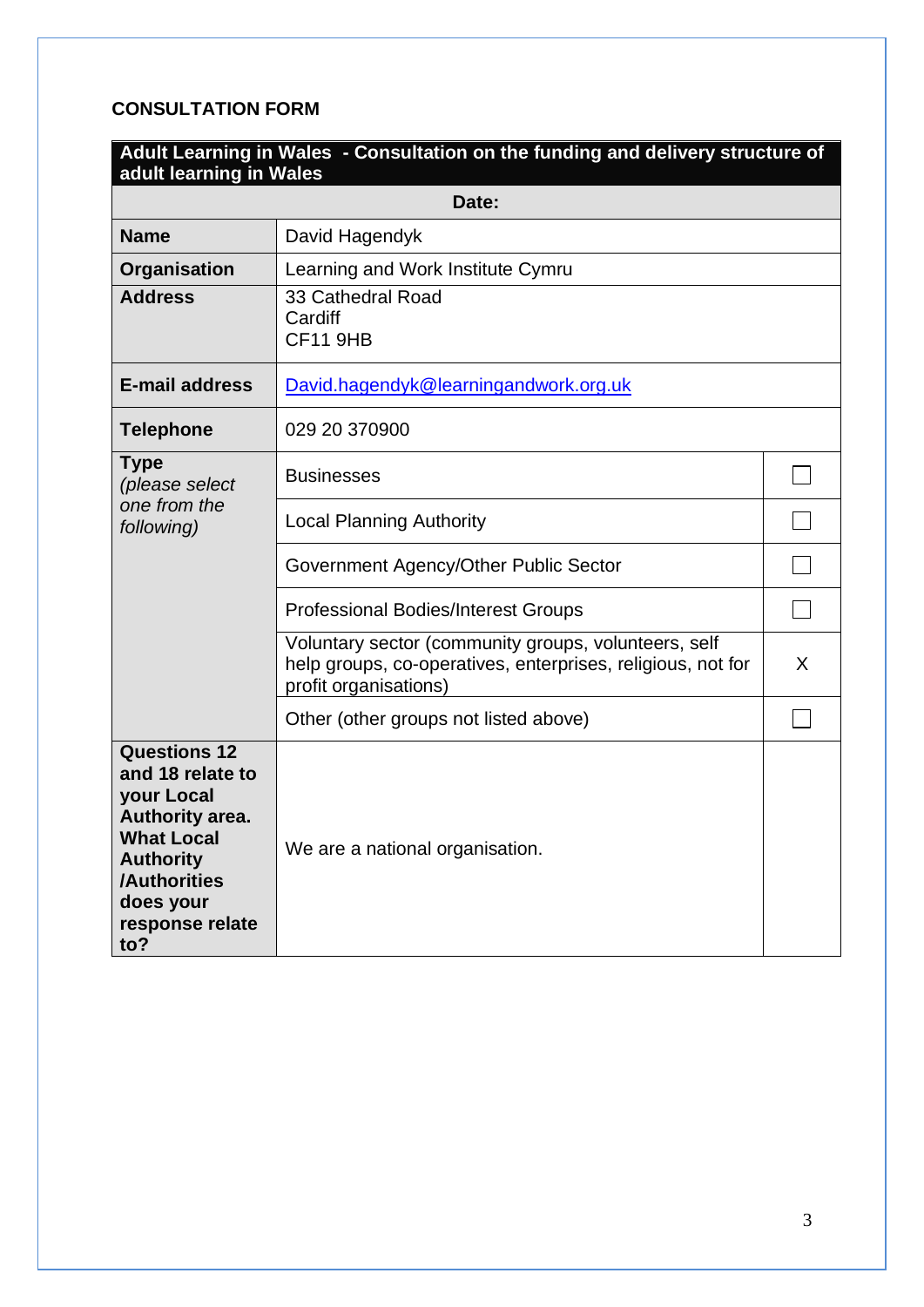# **Chapter 1 - Delivering adult learning in Wales**

#### **Planning and Reporting**

Having an accountable and reliable planning and reporting methodology is a vital component of restructuring the sector.

| Q1.                     | Do you think the adult learning sector should plan and report<br>provision according to the post-16 planning framework for part-<br>time FE? |  |
|-------------------------|----------------------------------------------------------------------------------------------------------------------------------------------|--|
| <b>Yes</b>              |                                                                                                                                              |  |
| <b>No</b>               |                                                                                                                                              |  |
| Don't Know              |                                                                                                                                              |  |
| <b>Further comments</b> |                                                                                                                                              |  |

We support a consistent approach to reporting provision across the post-16 sector and believe this is essential to creating a coherent system for learners. The impact of the ACL sector is often not fully appreciated and moving to a consistent approach for reporting would enable the impact of provision to be better benchmarked and understood as part of a joined-up system. Critically, the data should be used in a clear and consistent way to review the impact of adult learning and to identify gaps in need and provision. Partnerships, providers and the Welsh Government / the new PCET body must ensure that the data collected is used to improve provision.

However, given the level of the existing grant it will be important to ensure that resources are not unnecessarily diverted away from frontline provision and towards back office reporting structures. A more cost-effective approach could be, for example, to contract an FEI within each local partnership to undertake reporting. Multiple reporting structures across regions would not represent value for money and collaborative structures should be required.

A broader review of data collected should also be considered, including qualitative impact that is more than qualifications and attainment. The Adult Learning Partnership Wales should be asked to consider how and what data could be collected to measure the wider impact on learners of their learning experience.

| Q2.             | What advantages or disadvantages do you see in taking this<br>approach forward? |  |
|-----------------|---------------------------------------------------------------------------------|--|
| <b>Comments</b> |                                                                                 |  |

In the context of the creation of TERCW, having a coherent planning and reporting framework is essential to ensure that the value of ACL is understood and can be benchmarked appropriately. This will enable the case to be made for additional resourcing for ACL and for progression to be more effectively measured.

| $\sqrt{Q3}$ . | <b>If you do not agree with this proposal, what method would you</b> |  |
|---------------|----------------------------------------------------------------------|--|
|               |                                                                      |  |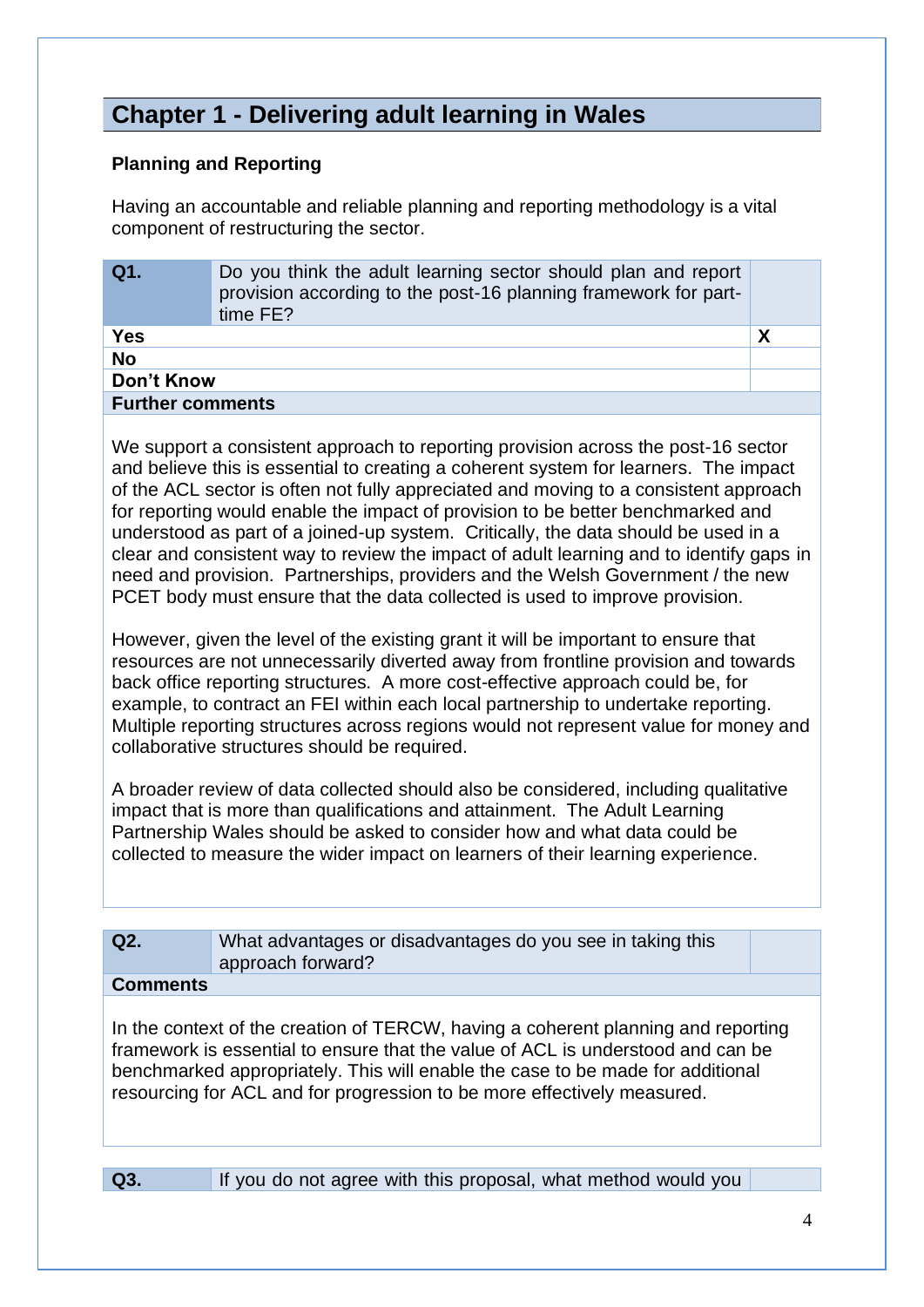|                 | suggest?                               |  |
|-----------------|----------------------------------------|--|
| <b>Comments</b> |                                        |  |
|                 | We do not disagree with this proposal. |  |

### **Delivery**

#### **Model 1: Local Authorities and/or Further Education Colleges to deliver adult learning**

We must have a system that is fair and equitable and that ensures learners can access that provision wherever they are in Wales.

| Q4.                     | Do you think that supporting Local Authorities and/or FE<br>Colleges to plan and deliver adult learning is the best way to<br>ensure that provision is delivered fairly and equitably across<br>Wales? |   |
|-------------------------|--------------------------------------------------------------------------------------------------------------------------------------------------------------------------------------------------------|---|
| <b>Yes</b>              |                                                                                                                                                                                                        |   |
| <b>No</b>               |                                                                                                                                                                                                        | Χ |
| Don't Know              |                                                                                                                                                                                                        |   |
| <b>Further comments</b> |                                                                                                                                                                                                        |   |
|                         |                                                                                                                                                                                                        |   |

We do not think this would be the best arrangement and believe local partnerships would deliver the best value for money, integrate learning opportunities, and promote engagement with disadvantaged learners. While we recognise that in some parts of Wales local authorities or FE Colleges have a track record of delivering adult learning we do not believe that these are the best arrangements for the future. In particular funding FE Colleges directly could potentially result in local authorities withdrawing some of the additional funding and wider support they currently provide. While it is likely there would be some additionality provided by FE Colleges, we believe there is a significant risk that local authority support, including access to community venues and outreach provision, could be impacted upon if direct funding is transferred to colleges across the whole of Wales.

As well as this risk we also believe that funding through a single provider would not be the best way to obtain the maximum benefits of partnership working, including with the third sector. Evidence shows that community-based outreach and engagement is needed to reach individuals in most need of this type of support. It is also clear that delivering essential skills to those most in need is strengthened by the ability to develop strong partnerships with other agencies who are trusted by communities and have existing relationships with them. They will be well placed to offer support with signposting, assessing local need, and planning appropriate provision.

If local authorities continue to lead the provision then more should be expected of them to integrate adult learning into wider service delivery, for example in community regeneration, schools and services for older people. Currently the extent to which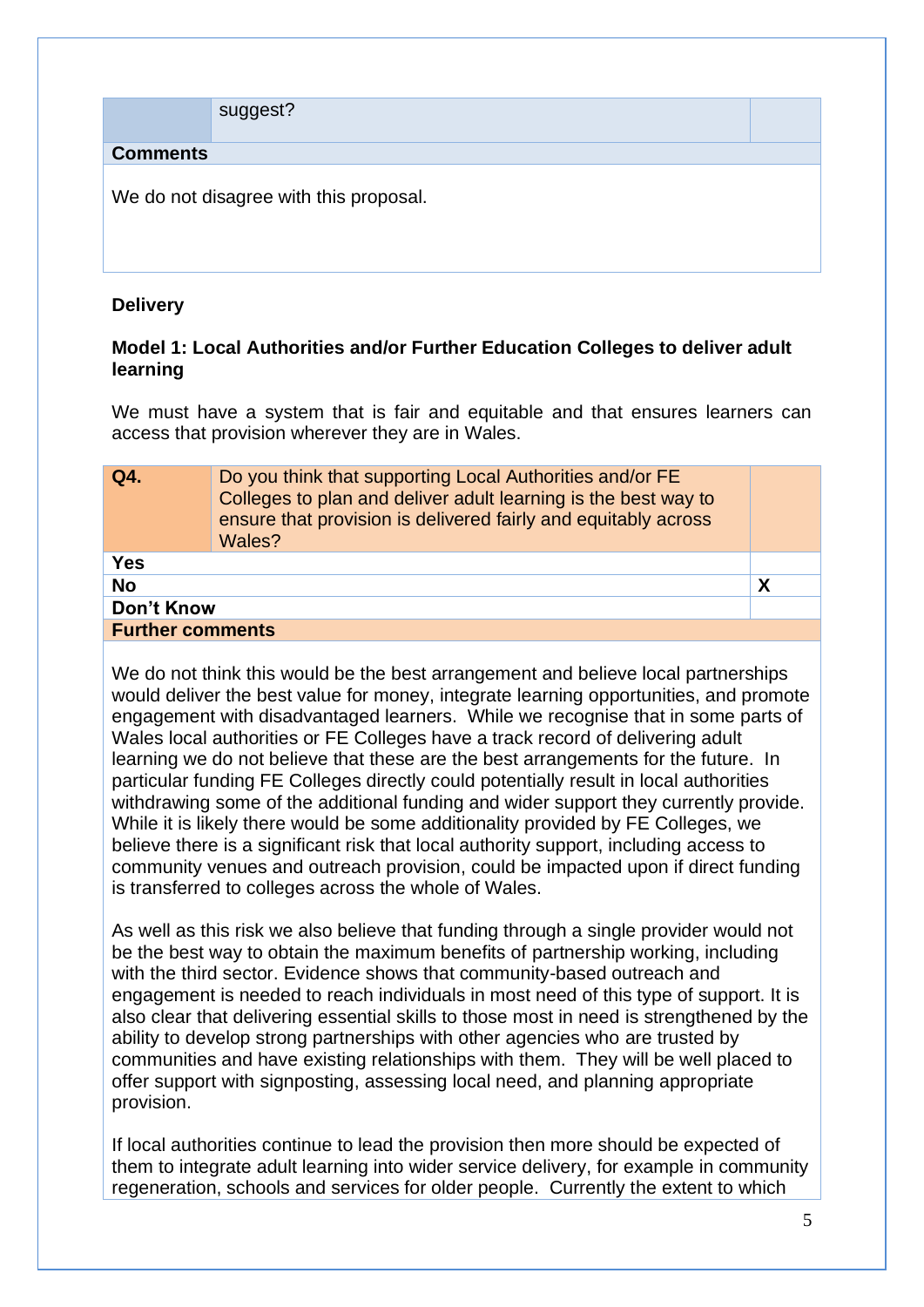adult learning has the opportunity to play a wider role in meeting the needs of local communities is not consistent across Wales and continued funding to local authorities should be tied to an expectation that this will be more fully realised.

| Q5.                     | If we allocate additional funding to FE colleges, do you think<br>we should hypothecate (ring-fence) this funding to ensure that<br>it remains focused on adult learning?                                                                                                                                                                                                                                                                                                                                                                                                                                                                                                                                                                                                                                 |   |
|-------------------------|-----------------------------------------------------------------------------------------------------------------------------------------------------------------------------------------------------------------------------------------------------------------------------------------------------------------------------------------------------------------------------------------------------------------------------------------------------------------------------------------------------------------------------------------------------------------------------------------------------------------------------------------------------------------------------------------------------------------------------------------------------------------------------------------------------------|---|
| <b>Yes</b>              |                                                                                                                                                                                                                                                                                                                                                                                                                                                                                                                                                                                                                                                                                                                                                                                                           | X |
| <b>No</b>               |                                                                                                                                                                                                                                                                                                                                                                                                                                                                                                                                                                                                                                                                                                                                                                                                           |   |
| <b>Don't Know</b>       |                                                                                                                                                                                                                                                                                                                                                                                                                                                                                                                                                                                                                                                                                                                                                                                                           |   |
| <b>Further comments</b> |                                                                                                                                                                                                                                                                                                                                                                                                                                                                                                                                                                                                                                                                                                                                                                                                           |   |
|                         | If funding is allocated to FE Colleges, it is essential that it is hypothecated and<br>clearly tied to measurable increases in the availability of both provision and outreach<br>and is focused on delivering essential skills for those most in need. We recognise<br>the commitment of FE Colleges to adult learning but also understand the significant<br>financial pressures facing the sector. There is a risk that without hypothecation<br>colleges could be forced (in the medium to long term) to use funding for adult<br>education to meet wider pressures in the system. Given the significant decline in<br>part-time adult learning that has already taken place in the FE sector as a result of<br>budget cuts then not ring-fencing this funding could place provision further at risk. |   |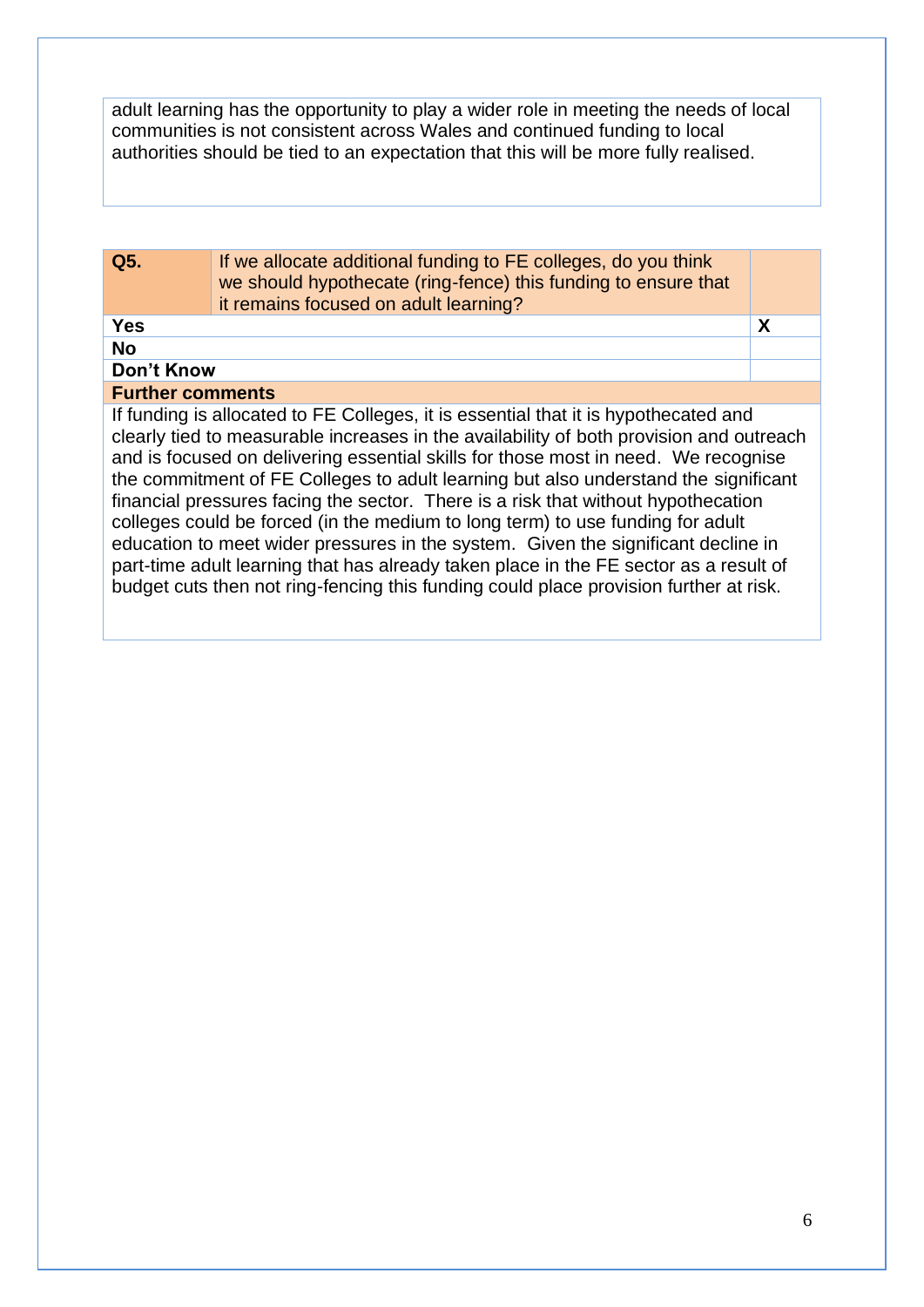#### **Model 2: Adult Learning Partnerships to lead on the delivery of adult learning**

| Q6.                     | Do you think that supporting partnerships directly to deliver<br>adult learning would be the best way to ensure that provision is<br>delivered fairly across Wales? |  |
|-------------------------|---------------------------------------------------------------------------------------------------------------------------------------------------------------------|--|
| Yes                     |                                                                                                                                                                     |  |
| <b>No</b>               |                                                                                                                                                                     |  |
| Don't Know              |                                                                                                                                                                     |  |
| <b>Further comments</b> |                                                                                                                                                                     |  |

We believe funding partnerships directly is the best way to ensure high-quality provision, to integrate learning opportunities and pathways across the public and third sector, and to deliver best value for money.

If structured well (see below) they would be able draw in the full range of local partners, including local authorities, schools, further and higher education providers (including Reaching Wider Partnerships), Adult Learning Wales, the third sector, local NHS services, Job Centre Plus, and other public services. Bringing together such a wide-ranging set of stakeholders would help embed collaboration and to create an environment in which to plan a coherent and sustainable curriculum for learners. It would help to ensure the use of shared data and intelligence and to help minimise duplication and bureaucracy, focus resources on provision, provide progression pathways and a co-ordinated approach to engagement and marketing.

As identified in the consultation document there is a risk that in some areas local authorities might decide to no longer support the delivery of adult learning in their area. However, experience of successful models working in Wales currently shows that this is not the case where there is a genuine partnership in place and where all partners are signed up to a collective vision and strategy. In our view the regional partnership models offers the best opportunity to ensure local authorities remain engaged and continue to offer support, while at the same time drawing in a broader range of partners to create a coherent curriculum offer in communities. It strikes the appropriate balance in a way that other options potentially won't be able to do.

| Do you think that the current partnerships are sufficiently<br>robust and well structured to take on this responsibility? |  |  |
|---------------------------------------------------------------------------------------------------------------------------|--|--|
| <b>Yes</b>                                                                                                                |  |  |
|                                                                                                                           |  |  |
| Don't Know                                                                                                                |  |  |
| <b>Further comments</b>                                                                                                   |  |  |
|                                                                                                                           |  |  |

There is a mixed picture across the sector and work will need to be undertaken to ensure that there are robust and well-resourced partnerships in place across the whole of Wales.

Our research (both formerly as NIACE and now as Learning and Work Institute) on the delivery of community learning suggests that partnerships should:

- Have a clear, shared vision and objectives
- Be inclusive and have a representative membership
- Have strong and consistent commitment from partners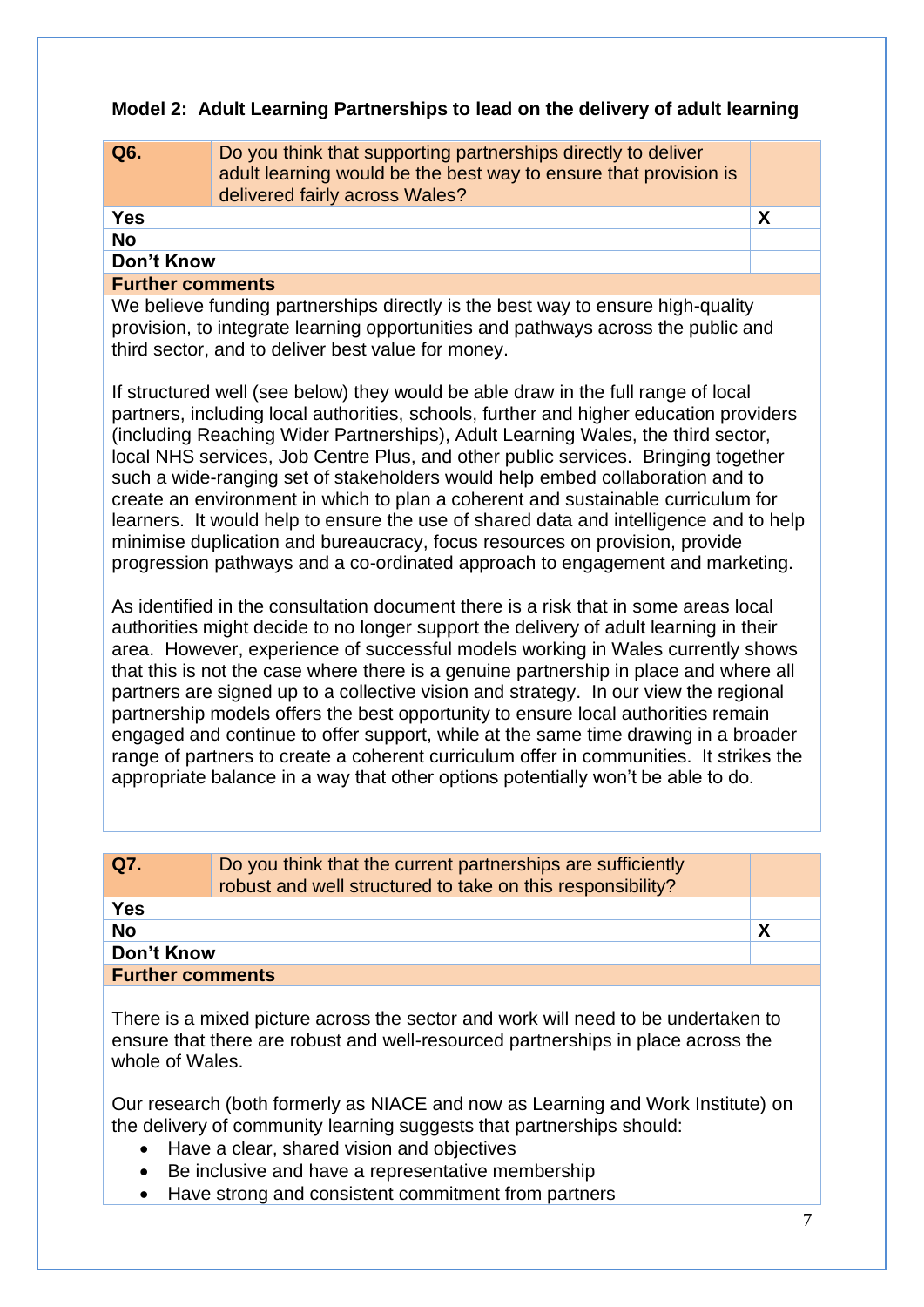- Use robust methods for communities and learners to contribute to identifying need and planning provision
- Have robust methods for ensuring quality and managing performance
- Allocate funding to resource co-ordination and joint work

One specific aspect of the reforms should be for each partnership to employ **Partnership Managers** to co-ordinate the planning and funding of delivery across partner organisations. This would ensure co-ordination across the different service providers can be prioritised and sustained and that partnerships function in an appropriate way to minimise duplication. Alongside this consideration should be given to placing a cap on the proportion of funding which can be used for management and running costs.

While we note the consultation states the Welsh Government will not dictate membership of the partnerships it should be prepared to intervene, if needed, to ensure agreements are reached between local authorities and other partners on the geographical boundaries of partnerships. Similarly, Ministers should be clear with the widest possible range of public service providers and organisations they fund that they will be expected to engage with the partnerships and in planning a coherent local offer for communities. There should be a national, cross-government commitment to maximise the benefits of adult learning, as well as a genuine commitment at a local level to partnership and collaboration.

Finally, there needs to be greater certainty of funding to ensure that partnerships can plan and develop the local curriculum over time. The current annual funding arrangement does not support medium to long-term curriculum development within the sector and placing new partnerships on a three-year cycle would enable providers to plan more collaboratively on a longer-term basis. The requirements of the Well-Being of Future Generations Act should help to create an environment where services can be sustained and delivered using a partnership approach.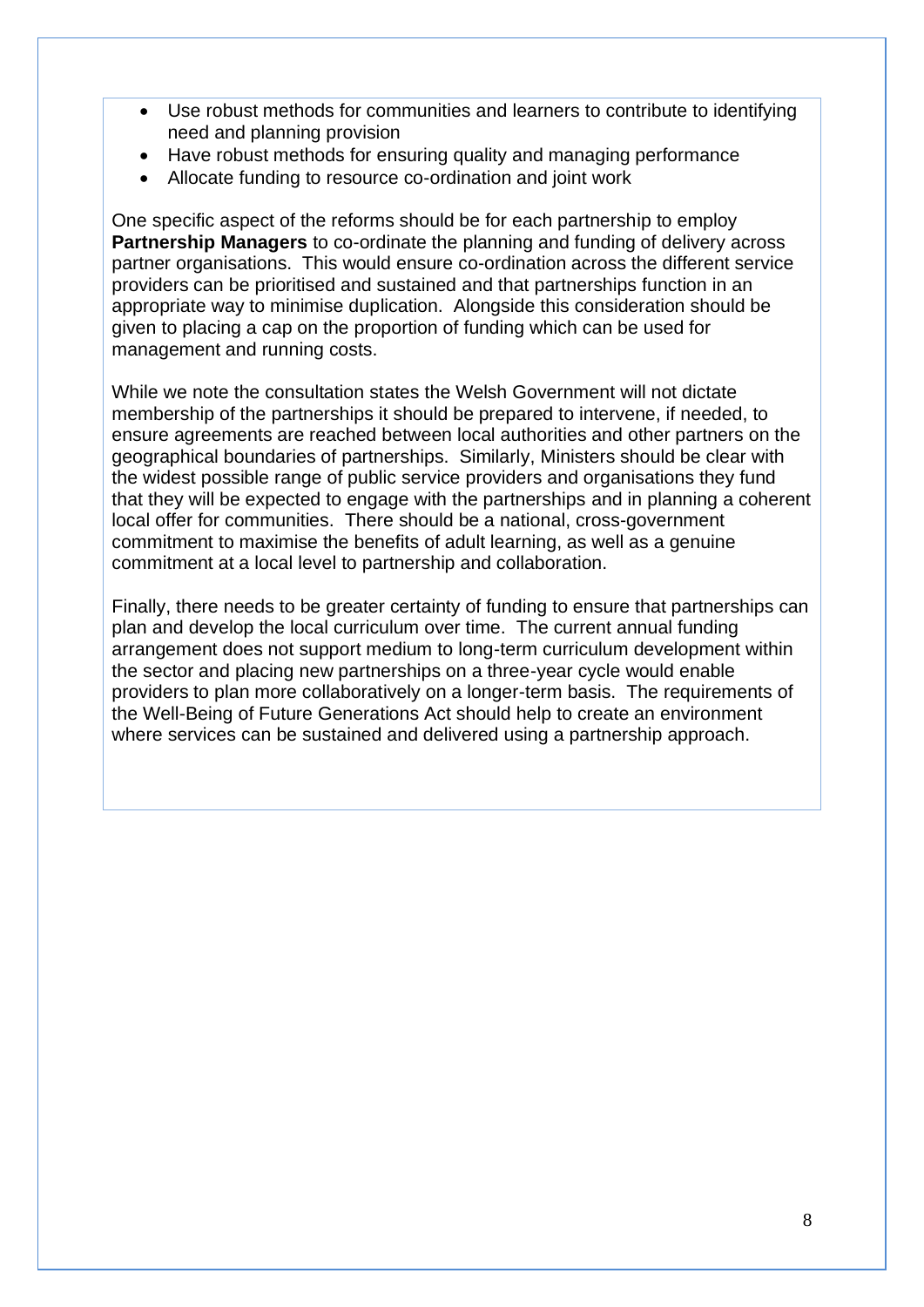#### **Model 3 - a National Community College to coordinate and plan the delivery of adult learning across Wales**

| Q8.                     | Do you think that supporting a single national strategic body to<br>oversee the strategic planning and delivery of adult learning<br>would ensure that provision is delivered fairly and equitably<br>across Wales? |   |
|-------------------------|---------------------------------------------------------------------------------------------------------------------------------------------------------------------------------------------------------------------|---|
| Yes                     |                                                                                                                                                                                                                     |   |
| <b>No</b>               |                                                                                                                                                                                                                     | Χ |
| Don't Know              |                                                                                                                                                                                                                     |   |
| <b>Further comments</b> |                                                                                                                                                                                                                     |   |

While we are not opposed in principle to the establishment of a single national strategic body to oversee planning and delivery of adult learning we do not believe it would be the most effective way to respond to local community need and to deliver value for money. We would echo the concerns in the consultation document that a single national body could undermine the local flavour of provision and could potentially lead to local authorities and FE providers withdrawing their wider support for adult learning. Given that many local authorities provide support in excess of the level of the grant and that FE providers will contribute funding to adult learning, it is essential that any new arrangement keeps them as active and engaged partners in delivering provision in their communities.

While a single national strategic body could ensure provision is delivered fairly and equitably across Wales we believe the need to retain provision that is responsive to local communities outweighs this consideration. This is why, on balance, we favour a regional partnership model.

However, with the creation of the Tertiary Education and Research Commission there could be merit in a single, national body that is able to commission services at a national level. It could also assist with a more co-ordinated approach to marketing and promotion of learning opportunities across Wales. Arguably however this would best be met through a national college that does not deliver provision directly but instead commissions from a network of providers. This would have the advantage of independent scrutiny of the quality of delivery and the impact on need. This could be a similar model to that used for the National Centre for Learning Welsh or potentially through the new TERCW body directly.

| Q9.                     | Do you believe that the body should be procured? |  |
|-------------------------|--------------------------------------------------|--|
| <b>Yes</b>              |                                                  |  |
| <b>No</b>               |                                                  |  |
| Don't Know              |                                                  |  |
| <b>Further comments</b> |                                                  |  |
|                         |                                                  |  |

If a National Community College is the preferred model then it should be subject to procurement.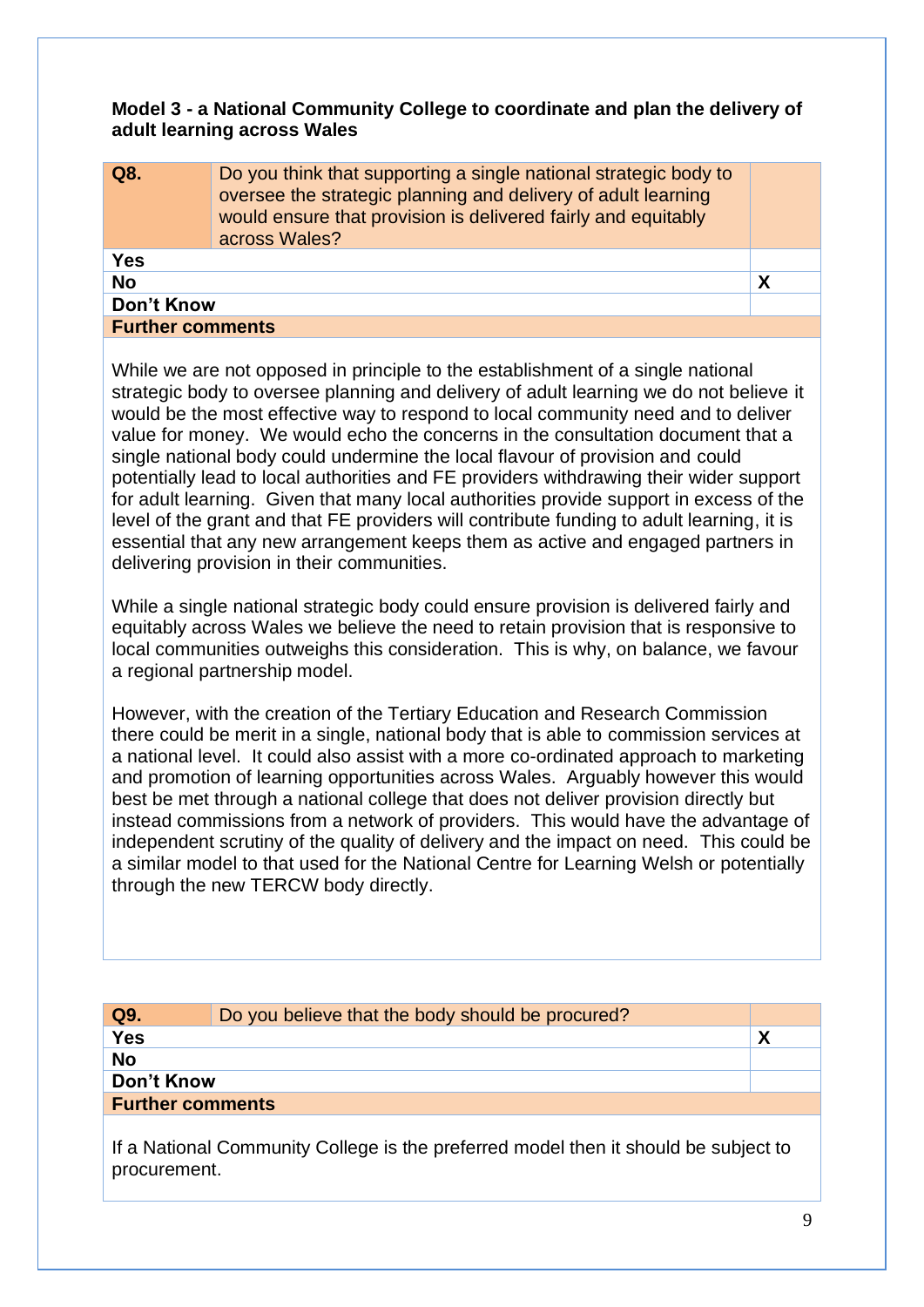| Q <sub>10</sub>         | Do you believe an existing FEI should be tasked with fulfilling<br>this role? |  |
|-------------------------|-------------------------------------------------------------------------------|--|
| <b>Yes</b>              |                                                                               |  |
| <b>No</b>               |                                                                               |  |
| Don't Know              |                                                                               |  |
| <b>Further comments</b> |                                                                               |  |

As stated in response to question 8 we have some concerns about a single organisation that would both commission and deliver services on a national level. However, if an existing FEI was to be tasked with fulfilling this role then Adult Learning Wales would be the most obvious choice given their understanding of the ACL sector and their reach in different parts of Wales.

#### **Discussion**

| Q11.                                                                                   | Q11 - Which of the three models outlined would be the most<br>effective in ensuring provision is equitable and accessible to<br>learners across all of Wales? |   |
|----------------------------------------------------------------------------------------|---------------------------------------------------------------------------------------------------------------------------------------------------------------|---|
| Model 1 – Local authorities and / or Further Education Colleges                        |                                                                                                                                                               |   |
| Model 2 – Adult Learning Partnerships to lead on the delivery of<br>the adult learning |                                                                                                                                                               | X |
| Model 3 – A single National Community College for Adult Learning                       |                                                                                                                                                               |   |

| Q12.                                                                                                       | Q12 - Which of the three models outlined would be the most<br>effective in ensuring provision is equitable and accessible to<br>learners across your unitary authority? |  |
|------------------------------------------------------------------------------------------------------------|-------------------------------------------------------------------------------------------------------------------------------------------------------------------------|--|
| Model 1 – Local authorities and/or Further Education Colleges to<br>lead on the delivery of adult learning |                                                                                                                                                                         |  |
| Model 2 – Adult Learning Partnerships to lead on the delivery of<br>adult learning;                        |                                                                                                                                                                         |  |
| Model 3 – A single National Community College for Adult Learning                                           |                                                                                                                                                                         |  |

#### **Q12 Not applicable as we are a national organisation.**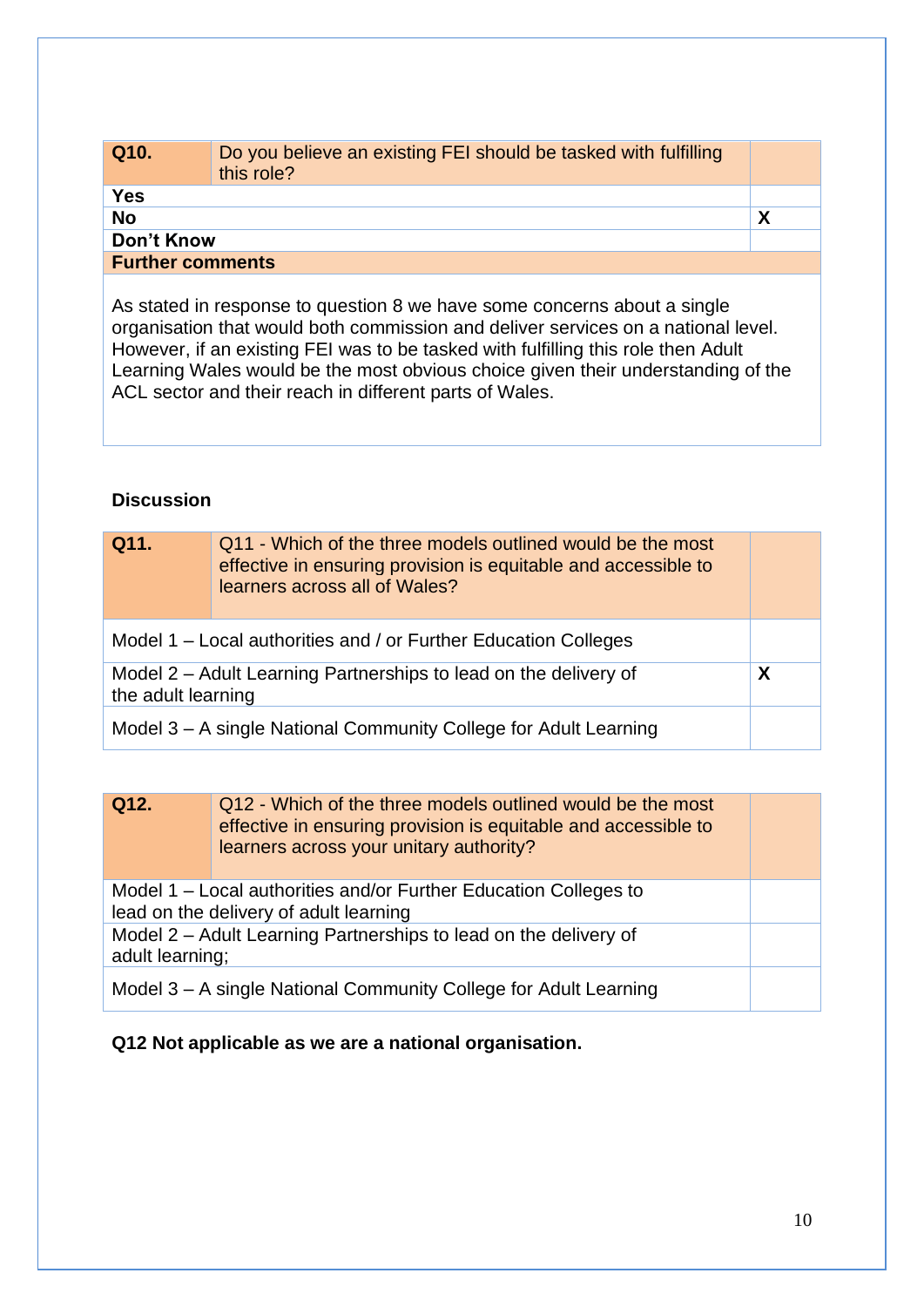## **Chapter 2 - Funding adult learning in Wales**

#### **Options for changing the way we distribute the Community Learning Grant (CLG).**

The purpose of this consultation is to deliver a system that ensures a more equitable and fairer distribution of funding and delivery of provision across the whole of Wales.

| Q13.                                                                      | Which of the funding options do you support, and why?          |   |  |
|---------------------------------------------------------------------------|----------------------------------------------------------------|---|--|
|                                                                           | Funding Option A – allocation derived by population alone      |   |  |
| Deprivation                                                               | Funding Option B - allocation derived by population and Income | Χ |  |
| <b>Education Deprivation</b>                                              | Funding Option C – allocation derived by population and        | X |  |
| Funding Option D- dissolve the CLG and transfer the funding to<br>the RSG |                                                                |   |  |
|                                                                           | Please state your reason                                       |   |  |

Including an element of deprivation as part of the funding formula would ensure that the level of need across different local authorities / partnerships is funded and supported. Broadly speaking we believe including income deprivation would give a more rounded view of the need for adult education interventions.

However, based on the arguments above we can also see a logic and rationale for deriving the allocation from population and educational deprivation. We would therefore also support this method for allocation if this was the outcome of the consultation.

#### **Q14.** Why do you believe this option would serve learners best? **Comments**

Adult community-based learning should be the entry pathway for learners back into education. Often these will be learners who will not have had a positive experience of school and who face multiple levels of disadvantage. Including income deprivation as a measure will ensure resources can be greater targeted at those communities with the greatest need.

However, given the scale of redistribution from current resourcing levels we believe there should be a period of transition to help partnerships to plan for these changes and for the overall level of resource to be increased. Regardless of how the grant is distributed, the total figure of just over £4m to support this element of communitybased learning is clearly insufficient.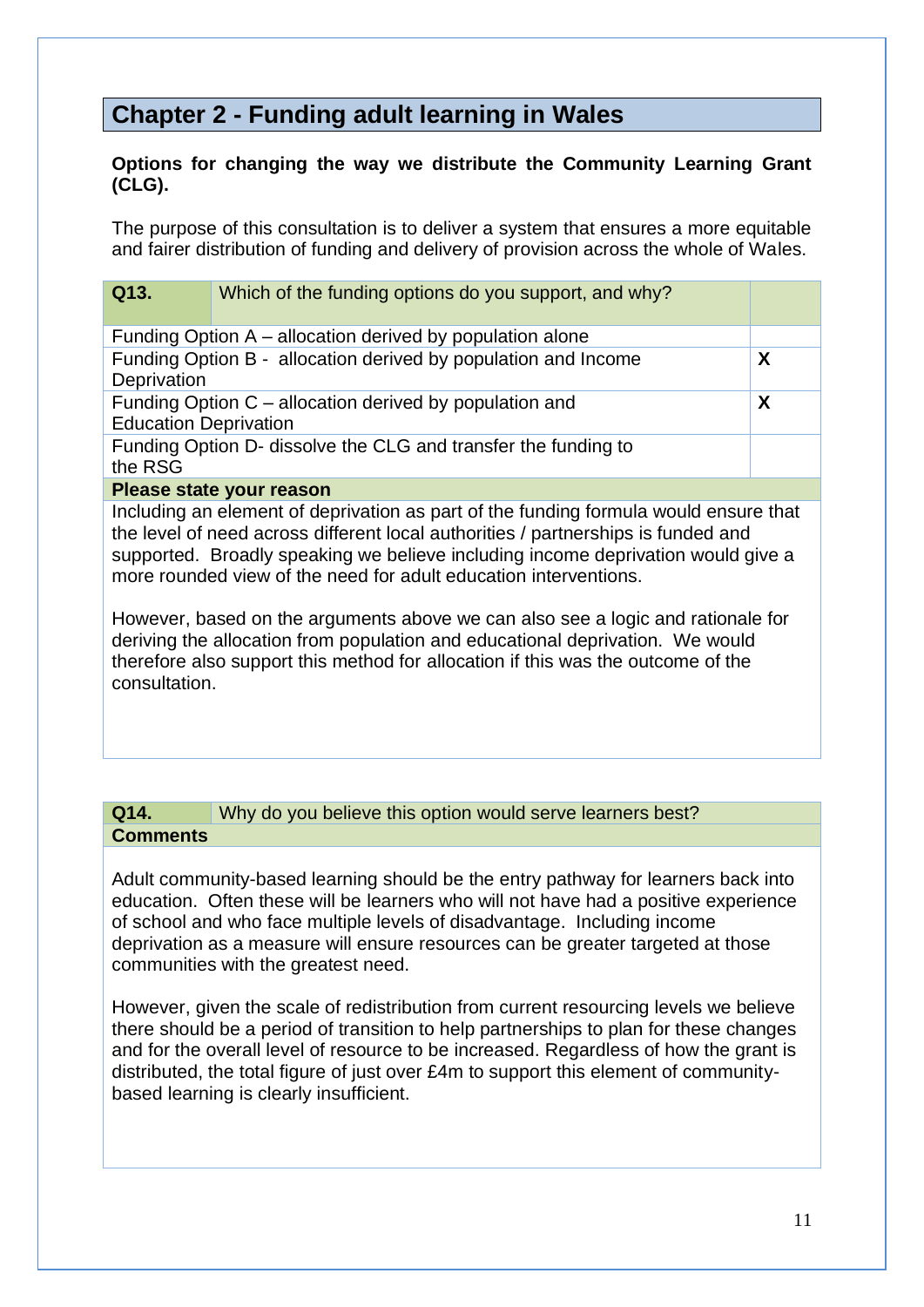#### **Q15.** What has influenced your opinion? **Comments**

Low income levels are often the impact of poor qualification or skill levels. Measuring income deprivation would better reflect need and the potential to improve outcomes for people.

| Q16.       | Would you support the idea of a percentage of the funding<br>being set aside each year to fund Creative Solutions projects<br>within the sector? |  |
|------------|--------------------------------------------------------------------------------------------------------------------------------------------------|--|
| <b>Yes</b> |                                                                                                                                                  |  |
| <b>No</b>  |                                                                                                                                                  |  |
| Don't Know |                                                                                                                                                  |  |

#### **Further comments**

A Creative Solutions fund could encourage innovation and new projects to support a wider range of learners. The fund should be structured in such a way to encourage and embed collaboration and should only be considered for support by Welsh Government if it also has the support of the relevant local partnership.

However, top slicing from the existing grant would further diminish the level of core resourcing for the sector. Instead, the fund should be additional to the current level of the grant. This would tie additional resourcing to reform, innovation and collaboration and give confidence that there would be improved and measurable outcomes for learners as a result.

| Q17.            | How might this work within your unitary/local authority area? |  |
|-----------------|---------------------------------------------------------------|--|
| <b>Comments</b> |                                                               |  |

Not applicable.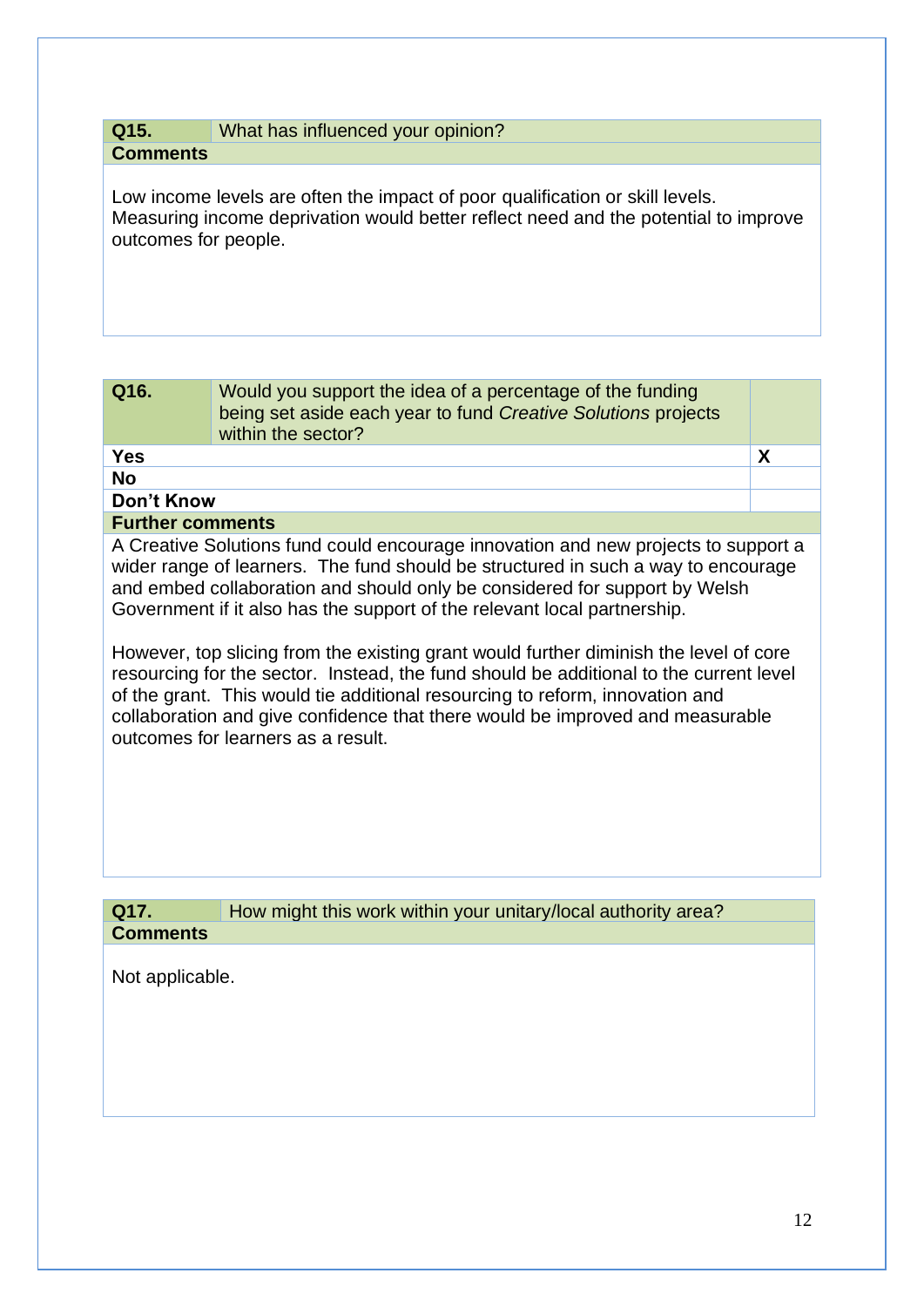#### **Further Comments**

Learning and Work Institute Cymru welcomes the opportunity to respond to the consultation. In our role supporting the Adult Learning Partnership Wales Network on behalf of the Welsh Government, we understand the enormous value of the adult community learning sector and the difference it makes to thousands of lives every year. We also recognise that now is the time to reshape the sector and to make it stronger for the future and equip it to help more learners and communities.

We particularly welcome the recognition from the Minister that for too long community-based adult learning 'has languished as the poor relation to wider post-16 learning.' This is an opportunity to take steps towards addressing this position and to offer learners the chance to learn in their community and to progress to work or further study.

However, while we recognise the consultation is focused on how to allocate and utilise the existing level of the Community Learning Grant it is important also to make the case for additional funding for the sector.

Current levels of funding are clearly inadequate and do not enable a full and enriching curriculum to be developed to meet the needs of learners. In return for reform to how ACL operates, particularly greater partnership working, the Welsh Government should allocate a greater proportion of funding to the sector. This would not only mitigate against the impact of the financial changes being introduced in some local areas but also improve access to opportunities overall. Crucially it could allow innovative partnerships to develop new ways to meet the needs of a more diverse range of learners, including support for working people to improve their employability and progression prospects.

Secondly, it is important to develop further the policy environment in which ACL works. The sector needs to be a key entry point into learning where adults have the opportunity to improve their basic skills, to provide an option to learn in the community, and to offer clear pathways for adults to progress further in their education. A broader vision of lifelong learning for Wales is essential. The policy statement from July 2017, while welcome, was too narrowly focused around essential skills. A broader policy vision should be developed to provider greater coherence for the sector, including flexible entry points and progression pathways. This should include also a focus on developing the skills and professional development of the adult learning workforce.

Taken together, a greater share of overall funding that is allocated in a more equitable way and that is tied to reform and improvement and with a new focus on basic skills and progression routes, will put the sector in a far stronger position to contribute to the wider Welsh Government objectives and help to transform lives and opportunities.